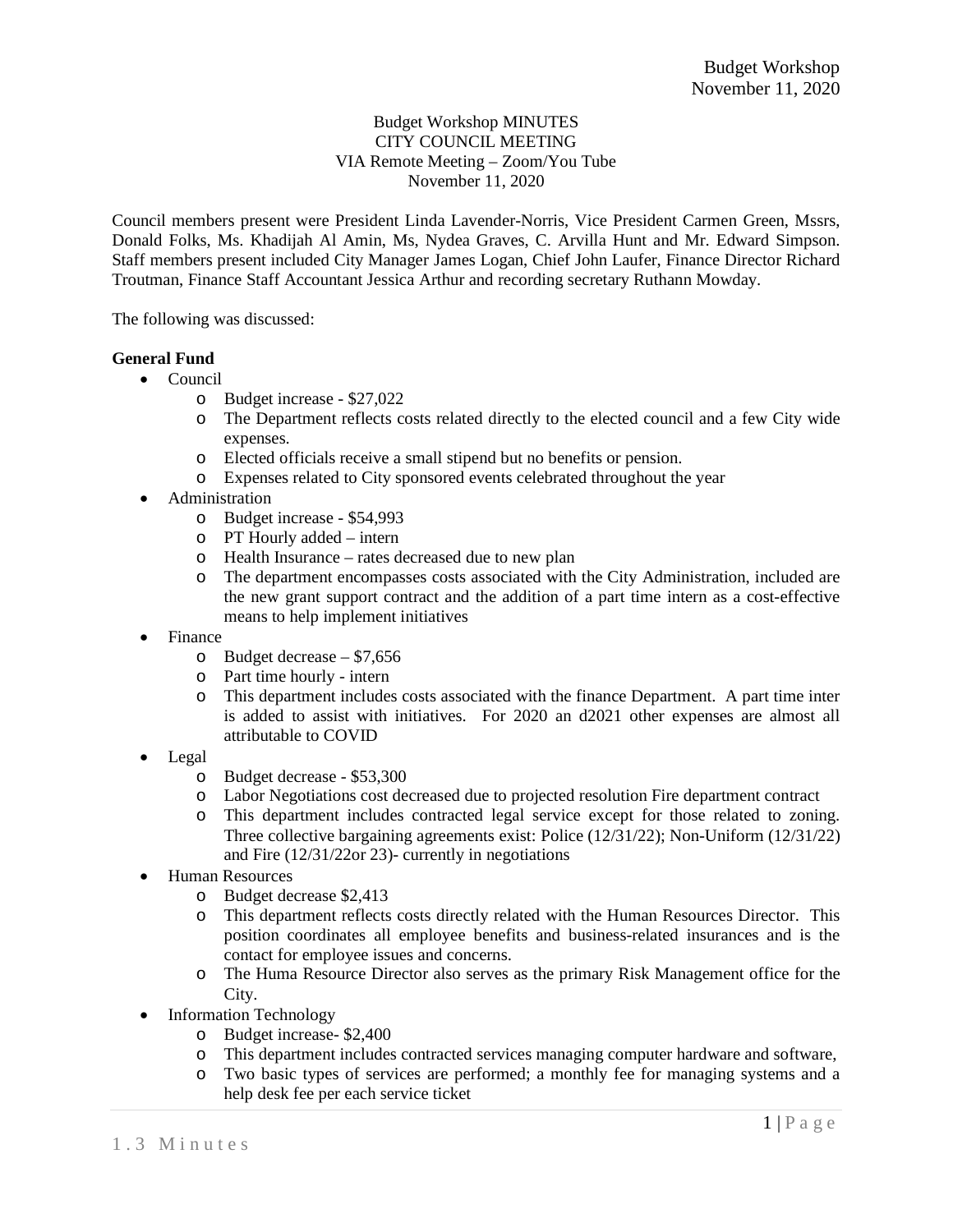- Engineering
	- o Budget decrease \$13,587
	- o This department includes expenses paid to civil engineering firm for general engineering consulting, MS4 requirements, and reimbursed road openings where the reimbursements from PA Water and PECO are recorded as revenue
	- o Engineering costs associated with development escrows or infrastructure projects are accounted for in their funds
	- o One implemented initiative is intentionally scheduling engineering meetings to be more cost effective, another is to incur MS4 components as mandated, not as suggested since these are unfunded mandates.
- Building and Plant
	- o Budget decrease \$2,940
	- o This department is where building related expenses for the City hall are accumulated not otherwise attributable to a specific department.
	- o It des not include costs for Public Works or the Community Center
- Police Department
	- o Discussed at meeting held on November 4, 2020
- Fire Department
	- o To be discussed November 16, 2020
- Code Department
	- o Budget increase \$808,088
	- o This department is primarily responsible for matters related to code compliance and enforcement involving residential and commercial buildings
	- o The staff is responsible for "quality of life" issues related to City codes, including administering City-wide trash disposal and recycling compliance.
	- o Given the cynical nature and complexity of permit requests, this department oversee the use of professional engineers and inspectors. Capital resources utilized in this department are limited to ne pick up truck.
- Planning and Zoning
	- o Budget increase -\$38,150
	- o This department is for accumulating costs attributable to requests for land use changes.
	- o The City engages an attorney (required to not be the City Solicitor) to support the citizen commission
	- o The commission relies on City engineers and other professionals to support the determination process.
	- o Amounts paid by parties requesting determinations are accounted for as revenues.
- Public Works
	- o Budget increase \$73,790
	- o This department includes costs associated with Public Works Department. Staff are responsible for the following duties as prescribed by City Ordinance
	- o Significat portios pof the costs are performed for the benefit of the Liquid Fuels Fund and the Solid Waste Fund. The two funds reimburse the General Fund for the Public Works efforts.
	- o The department is responsible for several pieces pf heavy equipment and commercial vehicles, such as dump trucks, plows, bucket truck and backhoes for which costs are allocated between Public Works gemer
- Transit System
	- o Budget increase/decrease \$0
- Recreation
	- o Budget decrease \$400